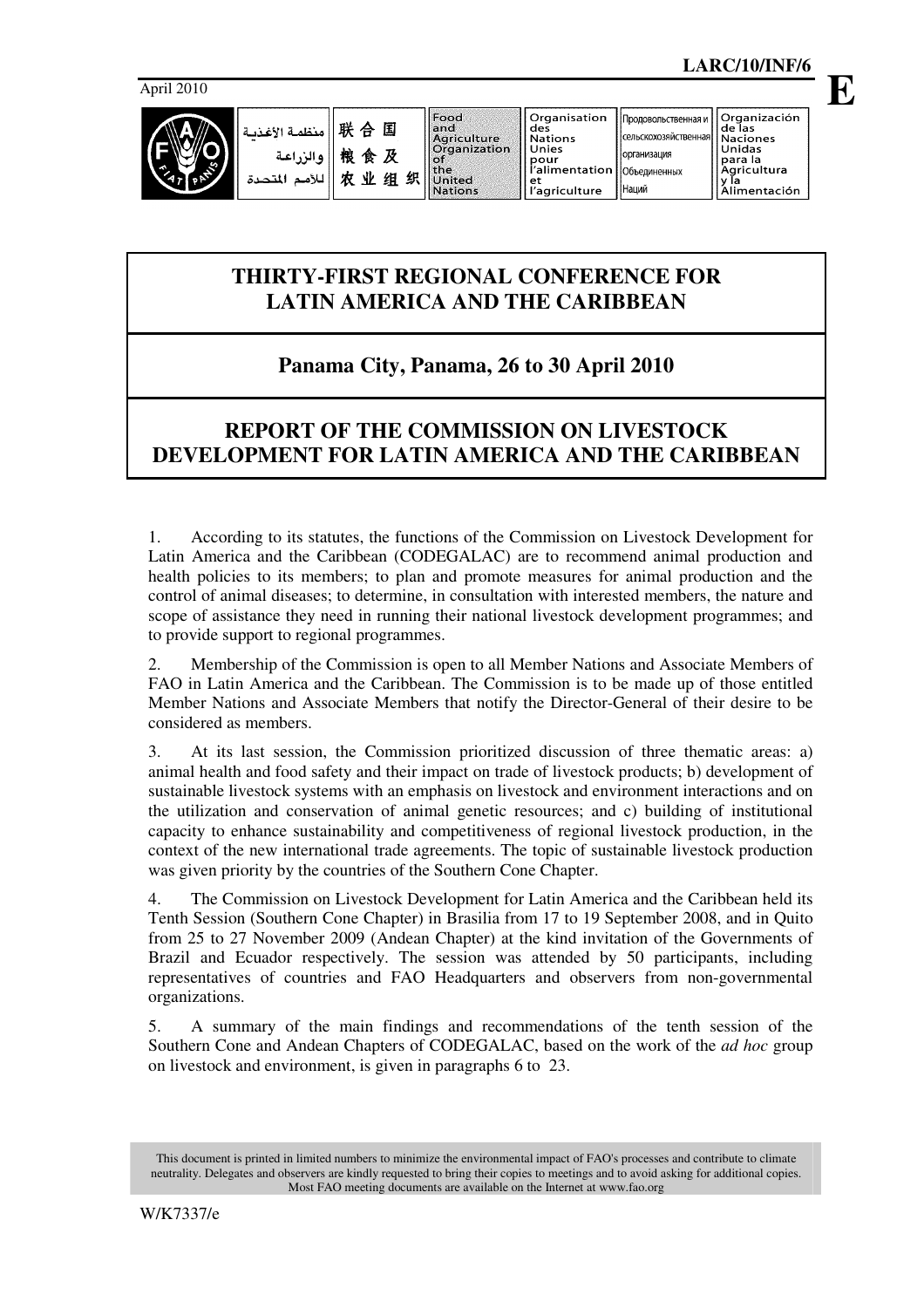#### **Main findings and recommendations of the Commission in the most recent period**

#### **The Commission:**

6. Underlined the serious problem of degradation of natural resources and pastures in strategic ecoregions due mainly to an increased livestock population and deforestation. The agroecosystems with highest productivity in the Southern Cone are under extensive environmental and socio-economic risk because of the degradation of natural resources (land, water, air and biodiversity) and the expansion of unsustainable livestock and cropping systems. The regions most vulnerable to the advance of the livestock and cropping frontier are the ecosystems of the Amazon biomass in Brazil, the Gran Chaco in Argentina, Paraguay and Bolivia, the region outside the Pampas in Argentina and the arid and semi-arid lands of Argentina and Chile. In the Andean region, the mountain and foothill ecosystems indicate high levels of soil and pasture degradation and increasing rates of deforestation.

7. Considered the high risks from failure to act against degradation of natural resources and pastures in a timely manner, emphasizing the advance of pasture degradation to phases that were either irreversible or more costly to restore.

8. Indicated that market pressures were move the agricultural frontier into areas of greater environmental vulnerability, which could lead to more deforestation, soil degradation, loss of biodiversity, reduction of water resources and greater exposure to climate change.

9. Agreed on the need to increase public and private investment in research and technological development institutions and to promote their greater involvement in and commitment to developing sustainable livestock, agro-pastoral and agro-silvo-pastoral production systems. There was also an urgent need to develop and harmonize policies and mechanisms to deal with this situation, under a framework of reference that would guide and facilitate decision-making and the design of instruments and programmes for sustainable livestock development.

10. Recommended that national governments, with support from national institutions and FAO, develop reference documents on strategic topics to promote stakeholder awareness and the funding of programmes and projects for livestock development and the sustainable intensification of production.

11. Recommended that further work be conducted on identifying areas of major risk and vulnerability to resource degradation and climate change, in particular areas with a high concentration of small livestock producers and vulnerable communities that require greater support for sustainable livestock development, within the framework of rural development, food security and poverty reduction programmes.

12. Recommended the strengthening of national systems of education, extension, technical assistance and technology transfer in order to enhance producer access to technology, and especially small producer access to the value chain.

13. Recommended further research, with an emphasis on the social, organizational and management aspects of technology, on bottlenecks associated with the low take-up of available technologies for sustainable livestock development and sustainable intensification of production in different regions and agroecosystems.

14. Recommended that greater efforts be made to forge public and private partnerships, with greater involvement of producer associations in the financing and implementation of sustainable livestock development and intensification programmes, and that related experiences of producers and civil society be documented throughout the production and agroindustrial chains.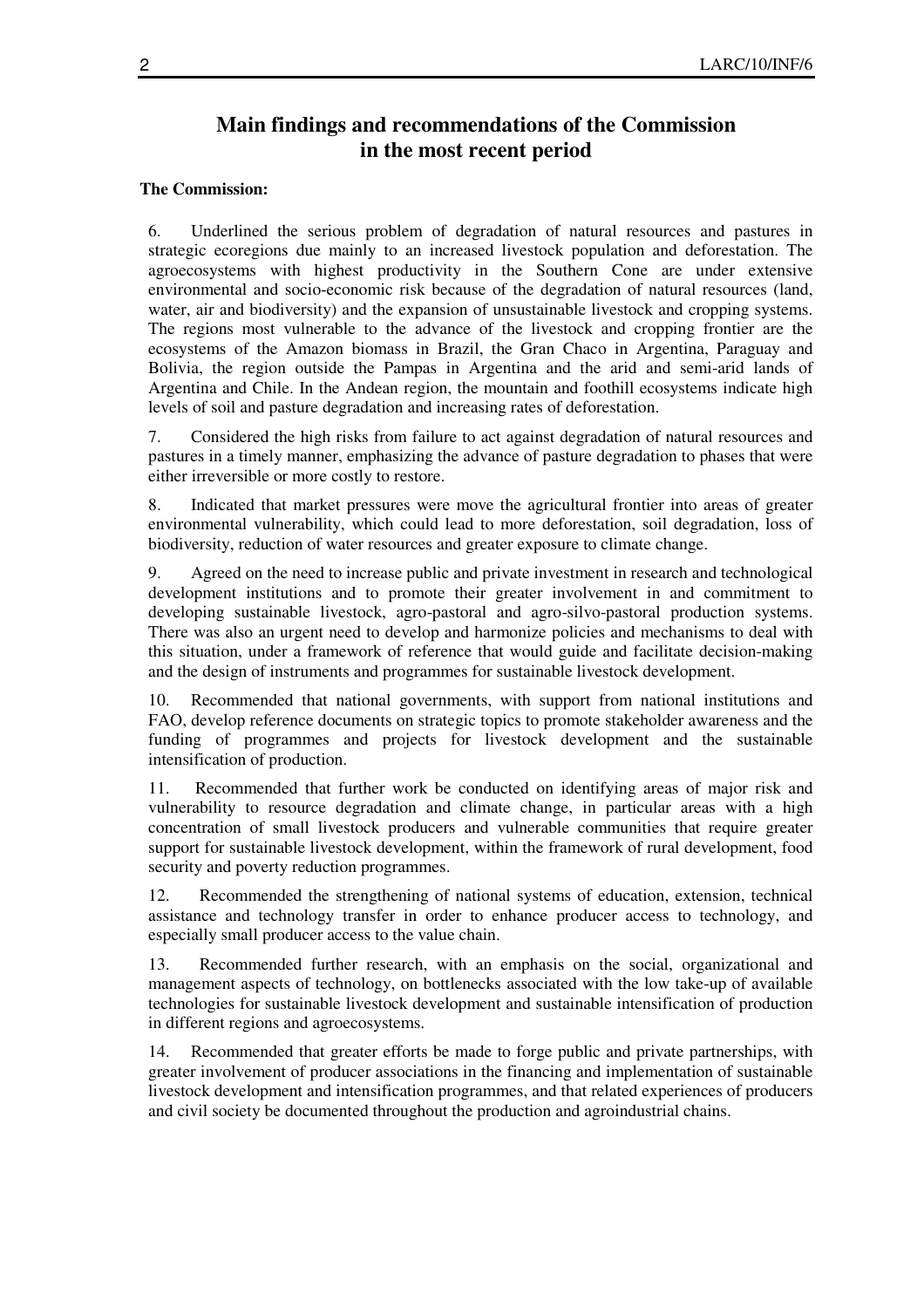15. Recommended promoting greater coordination among players in the production chain to disseminate good livestock practices, with an emphasis on publicizing and applying sustainable practices and on monitoring indicators of sustainability in livestock, agro-pastoral and agrosilvo-pastoral production systems.

16. Recommended continuing to support regional programmes of prevention, control and eradication of transboundary diseases with an emphasis on foot-and-mouth disease, including the updating of the Hemispheric Plan of Eradication of Foot-and-Mouth Disease (PHEFA) and the strengthening of programmes for the control and eradication of foot-and-mouth disease in the Andean countries. The Andean Chapter of the Commission stressed the need to support programmes of eradication of classical swine fever and other diseases with high impact on small livestock production systems and high risk to public health, such as brucellosis.

17. Adopted the report of the technical secretariat and noted the similarities in the conclusions and recommendations of the meeting of the *ad hoc* Group on Livestock and Environment in Santiago, Chile, with the recommendations of the Expert Workshop on Recovery of Pastures and Sustainable Intensification of Production.

18. Recommended consolidating the CODEGALAC national hubs in order to support management so that, under each focal point, countries could develop the national chapter of the Commission by creating a network of institutions and persons in public and private sectors with strategic livestock roles, including representatives of ministries of agriculture, environment and trade and affiliated institutions, and representatives of the private sector, trade and producer associations, agroindustry, etc.

19. Requested support from FAO in formulating a regional framework of action with four major components: raising public awareness; technological information, dissemination and management of know-how; building and strengthening of capacity; monitoring and development of indicators of sustainability of strategic agro-ecosystems and livestock, agropastoral and agro-silvo-pastoral production systems. This framework of reference was considered fundamental for supporting the formulation of national plans of action and policymaking on livestock development, sustainable rural development, public and private investment in technological development, technology information and transfer, and achievement of the Millennium Development Goals relating to environmental protection, food security and poverty reduction.

20. Requested support from FAO to promote, facilitate and strengthen South-South cooperation in thematic areas related to livestock development, with an emphasis on the recovery of degraded lands and the sustainable intensification of production in livestock, agropastoral and agro-silvo-pastoral systems in the region's strategic ecosystems: the 'Cerrado-Llanos' wooded and open savannah (Brazil, Colombia, Venezuela), the Amazon (Brazil, Colombia, Ecuador, Peru); Gran Chaco, (Argentina, Paraguay, Bolivia); the humid Pampa (Argentina, Uruguay, southern Brazil); arid and semi-arid areas (Argentina, Chile); and the cold Altiplano (Bolivia, Ecuador, Colombia and Peru).

21. Requested support from FAO for the creation of an information portal on sustainable livestock production and climate change, which would be hosted by the FAO-RLC web page and whose design, data input and application would involve countries and members of the *ad hoc* Group on Livestock and Environment with coordination from FAO-RLC.

22. Agreed to the formulation of a proposal by the Southern Cone research centres participating in the Commission meeting in Brasilia for a technical, economic and environmental evaluation of technologies available for the recovery of degraded land and the sustainable intensification of agro-pastoral production in regional strategic agroecosystems.

23. Requested that FAO design reference frameworks to support the raising of awareness of policy-makers, producers and the general public on the issues of sustainable livestock production, sustainable intensification of production in the region and payment for environmental services in livestock systems. It also requested FAO support for the mobilization